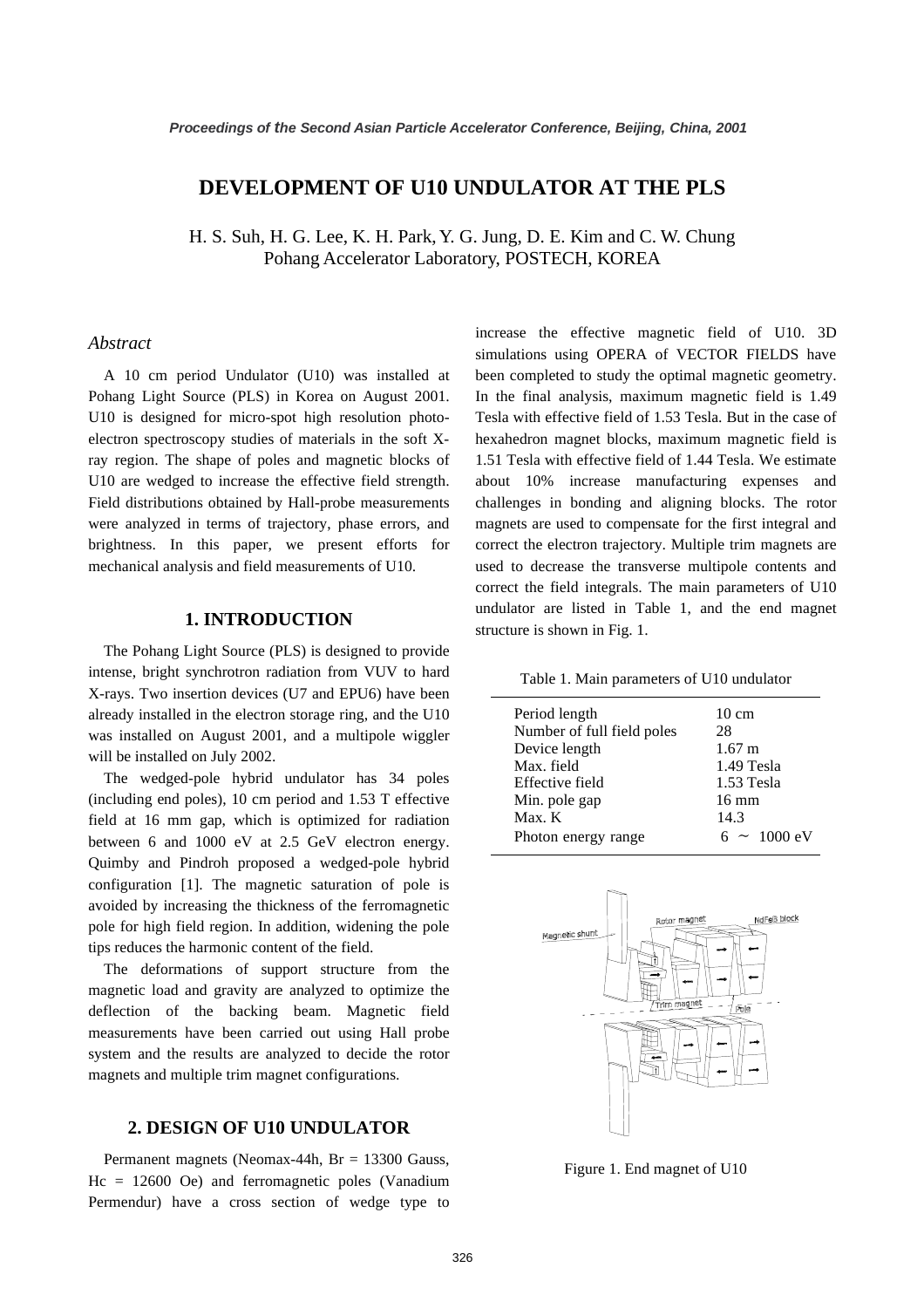# **3. SUPPORT STRUCTURE AND DRIVE SYSTEM**

### *3.1 Mechanical structure of U10 undulator*

The U10 undulator consists of magnetic structure, support structure, drive system and control system. Drive system adjusts magnetic structure to control the pole gap, which includes the L type frame supporting the magnetic structure. The L type frame structure is designed to allow easy installation of the vacuum chamber. The undulator shown in Fig. 2 is designed with very rigid moment of inertia to result in minimum deflection. The compensation spring system are implemented to reduce the system friction, which gives better positional response from the drive system, and to reduce the structural compression and holding torque required at any magnetic gap. The drive system provides the gap adjustment mechanism to control the magnetic structure from 14 to 210 mm gap. The drive system includes two independent drive system groups in a standard structure. Each drive system is composed of step motor, gear reducer and absolute rotary encoder. Two encoders attached on both ends of a ball screw determine the position accuracy. The gap reproducibility of the drive system is less than  $7 \mu m$ .



Figure 2. U10 undulator drawing

## *3.2 Deformation of backing beam*

The structural deformation of the backing beam depends on the pole gap. The backing beam is made of aluminum A6061-T6 and the girder is made of nonmagnetic stainless steel 316L. The backing beam is designed to support the maximum magnetic load of 10

metric tons at the minimum gap. The deformation of backing beam have been analyzed at no load, maximum magnetic load and maximum magnetic load with reaction force. The minimum deformation at no load is about 6  $\mu$ m and the maximum deformation is about 216  $\mu$ m in the vertical direction, and then, gradually increasing reaction forces are applied to get optimum reaction force configuration. The maximum deformation is about 20  $\mu$ m in the vertical direction with optimized compensation springs as shown in Fig.3. The compensation spring system consists of several stacks of Belleville washers.



Figure 3. Displacement along Z-direction of backing beam

# **4. MAGNETIC FIELD MEASUREMENTS AND ANALYSIS**

The integrated multipole components of the undulator should be small to be transparent to the stored electron beams. The integrated dipole components of the U10 are specified to be less than 100Gcm for normal and 500Gcm for skew components. To satisfy the requirements, the reproducibility of the measurement system should be better than 10Gcm. The field measurement in PLS has been carried out through Hall probe scan systems. The scan system consists of a linear motion system LMS (Linear Motion System), DVMs (Digital Voltmeters), gauss meters, and computer as shown in Fig. 4. Hall probes assembly is carried along the longitudinal direction by LMS. While Hall probe is moving, the linear scale attached to LMS generates pulses for every 0.5µm move. The absolute position of the Hall probe is measured by counting the pulses, and trigger clocks are generated at every 0.6mm movement for DVMs by the counter. The counter has a filter function to eliminate chattering included pulses, which could generate error during count. Chattering was more severely generated during an acceleration or deceleration